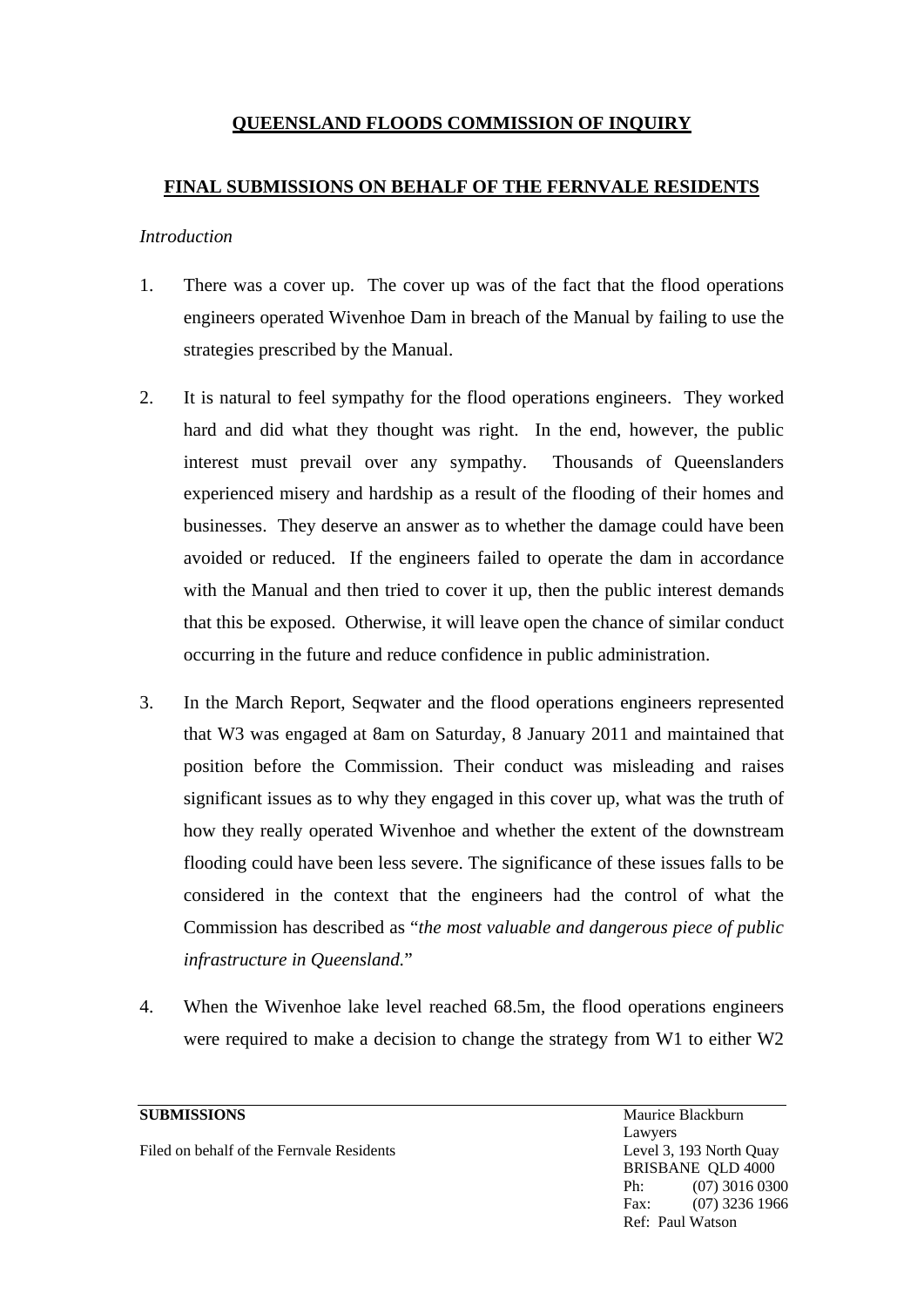or W3. The engineers would then have been required to operate the dam with the primary objective of protecting urban areas from inundation.

- 5. However, it now seems clear that the engineers ignored the Manual's requirements to choose a strategy and operate the dam using that strategy. The problem caused by failing to operate the dam using the chosen strategy was that they concentrated on release rates and flow rates without focusing on the primary objective of the releases.
- 6. As a result, at critical times when W3 should have been engaged, the engineers placed too much emphasis on releases and flows that would keep the rural bridges open when their focus should have been on what releases and flows would best achieve the objective of protecting urban areas from inundation. This contention was made on behalf of the Fernvale residents in written submissions of 28 June 2011 (copy attached) and the evidence adduced during the present round of hearings significantly strengthens that case.
- 7. The Fernvale residents agree generally with the written submissions of Counsel Assisting. These submissions will not repeat the thorough analysis of the evidence contained in their written submissions, but will highlight certain issues and seek to explain how the engineers operated the dam during the flood event and why they attempted to mislead the public and the Commission afterwards.
- 8. A critical issue is whether the engineers engaged strategy W3 at 8am on 8 January 2011 as they and Seqwater have claimed. It seems clear that they did not do so because of:
	- (a) the absence of any contemporaneous evidence demonstrating that W3 was engaged when claimed; and
	- (b) the significant weight of evidence indicating that any strategy engaged at relevant times after 8am on Saturday, 8 January 2011was not W3.

#### *The absence of contemporaneous evidence*

9. Some indication that W3 was engaged at 8am on 8 January 2011 could have come from any document at or around that time referring to "W3" or stating or otherwise indicating that the primary consideration was protecting urban areas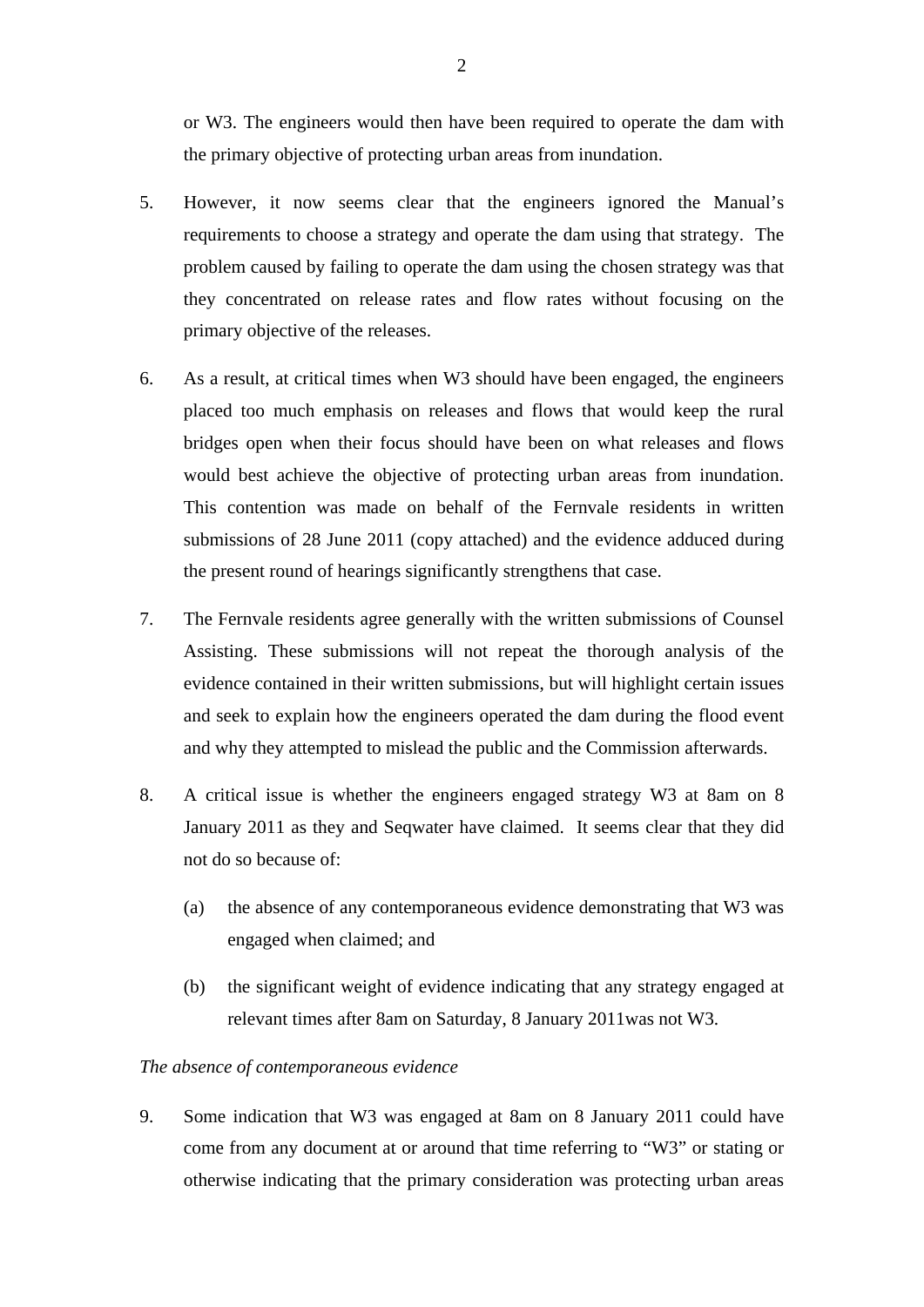from inundation. Alternatively, the indication could have come from objective evidence such as release rates demonstrating that the strategy must have been changed from W1. Alternatively, it could have come from discussions between the engineers or the engineers and others to the effect that W3 was engaged or that the primary consideration was protecting urban areas from inundation.

- 10. However, there are no contemporaneous documents evidencing the engagement of W3 at 8am on 8 January 2011. There is no reference to this in the Flood Event Log. Neither is the engagement of that strategy recorded in any gate operations directives, any situation report or any technical situation report.
- 11. The records of releases from Wivenhoe on 8 January 2011 do not provide evidence of any change of strategy on that day. For example, the directive at 8.15am that day was aimed at releasing  $1,247 \text{m}^3/\text{s}$  [Exhibit 24, Appendix L p.5]. It was not until the releases exceeded  $1,900m<sup>3</sup>/s$  for the first time at 8am on Monday, 10 January that the release rates provided unequivocal evidence of a change of strategy.
- 12. The engineers did not even tell each other that they had engaged W3. Neither did they tell anyone else, such as Robert Drury, that they had [Transcript pp. 5489/48, 5540/58, 5299/5, 5056/1-10,5387/47-49,5427/31-33,5469/11-15].
- 13. In short, there was no oral communication or written record or communication made by the engineers during the flood event indicating that W3 was engaged when they say it was.
- 14. It is farcical for the engineers to claim that they were at all times operating Wivenhoe using the prescribed strategies and had in mind the principal consideration under each strategy yet to have failed to record or communicate this to anyone during the flood event.
- 15. The Manual requires the engineers to have "chosen" a prescribed strategy and to "use" the strategy to manage the dam [Exhibit 21 Manual p.22].
- 16. The first document indicating that W3 was engaged at 8am on Saturday, 8 January 2011 was Seqwater's *Report on the Operation of Somerset and Wivenhoe Dam*s ("the Flood Report") published on 2 March 2011 [Exhibit 24].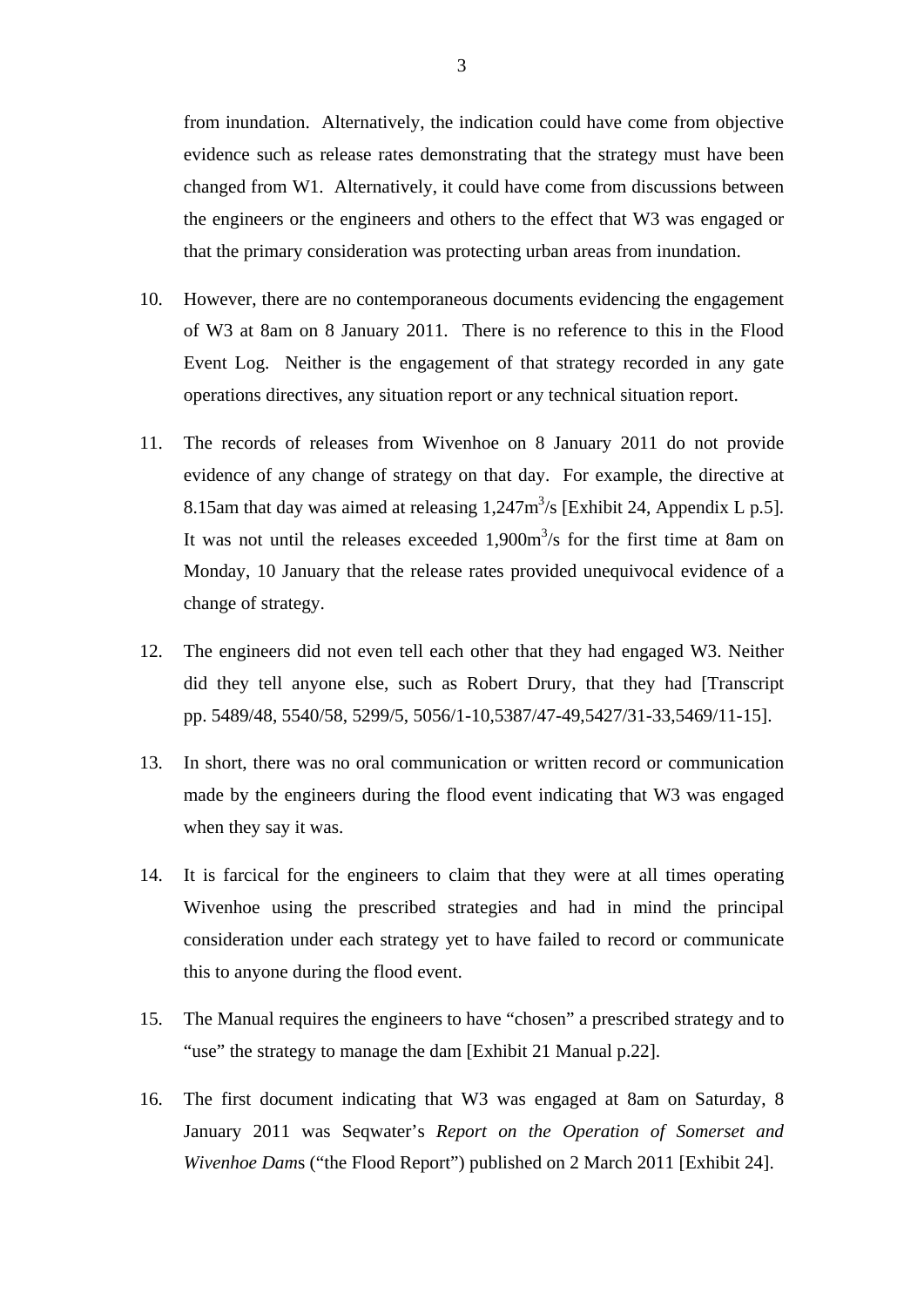- 17. Situation Report 9 prepared for 12 noon on Saturday, 8 January does refer to water levels in the lower Brisbane River [Exhibit 24 March Report App E p.15]. However, that does not indicate that Wivenhoe Dam was then being operated with the primary consideration of protecting urban areas from inundation. Situation Report 6, prepared for 6am on Saturday 8 January, at a time when the only possible strategy could have been W1, also refers to water levels in the lower Brisbane River [Exhibit 24 App E p.11].
- 18. The only direct evidence that W3 was engaged at 8am on Saturday 8 January 2011 comes from Robert Ayre [Transcript pp.156/1-15]. It could only come from Mr Ayre because he was the only engineer then on duty and the others could have no direct knowledge of its engagement at that time. Mr Ayre's evidence is not credible for the reasons set out later.

#### *The weight of contemporaneous evidence*

- 19. The Schedule attached to these submissions describes relevant documents produced during the flood event itself. A number of the documents produced after 8am on Saturday, 8 January are inconsistent with W3 being engaged at that time. The cumulative effect of these documents is overwhelming. The contrast is stark with the absence ofany persuasive contemporaneous evidence that it was engaged at the time claimed.
- 20. The Situation Report for 5pm on Saturday, 8 January (emailed at 5.53pm) is important [Exhibit 1047]. It was written by Mr Ayre, the engineer on duty when W3 is said to have been engaged, and contains the notation *"the event magnitude will require the application of Wivenhoe Dam flood operation strategy W2"*. Mr Ayre's recent evidence concerning this notation was that he meant to indicate that it was possible that on the following Tuesday, 11 January the lake level might drop below 68.5m and that the strategy might change to W1 and then back to W2 [Transcript 5185/42-50].
- 21. This aspect of Mr Ayre's evidence is implausible for at least the following reasons:
	- (a) If that is what he meant he would have said it.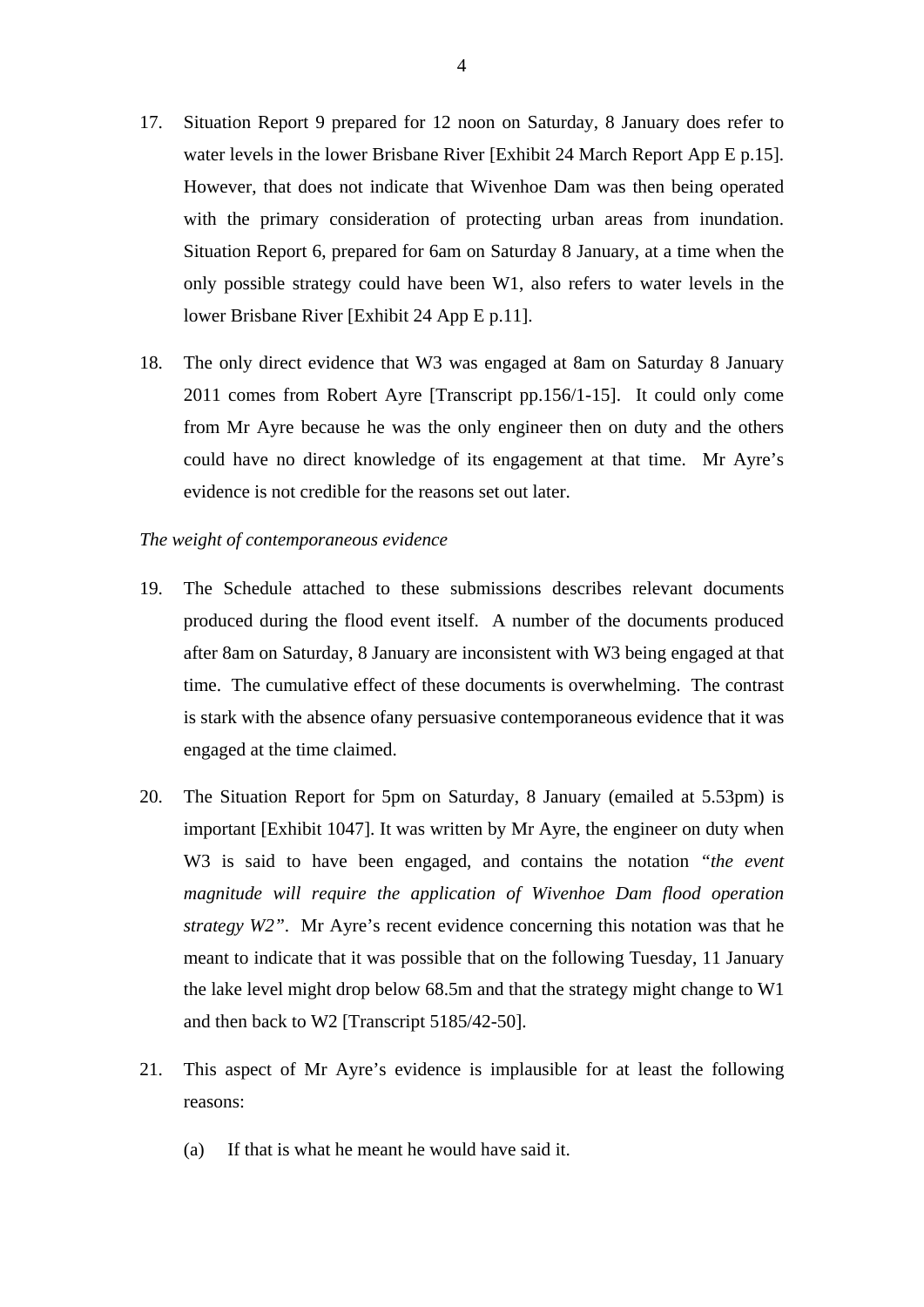- (b) He said *"the event magnitude will require"* the application of W2. This is quite inconsistent with any mere possibility of a shift through strategies to W<sub>2</sub> the following Tuesday;
- (c) His explanation is inconsistent with the context of the surrounding words. In the preceding sentence he talked about increasing inflows and releases. This is what he meant by the reference to *"magnitude"*. This is not consistent with suggesting a decreasing lake level that might require going back to W1.

The weather forecasts were for heavy rain on the Sunday and Monday, with decreasing rainfall but still  $50 - 100$ mm on Tuesday. In Situation Report 9 [Exhibit 24 March Report App E p.15], Mr Ayre had recorded that *"advice from BOM indicates that South East Queensland can expect further high rainfall totals over the next four days"*. There is no reference in the 5pm Situation Report to the lake level dropping below 68.5m and then rising again.

- (d) When cross-examined about that passage in the Situation Report on 12 April 2011**,** Mr Ayre's response was *"that was an error on my behalf"* [Transcript 172/15]. There was no suggestion of the convoluted explanation he gives now.
- (e) Later in the transcript for 12 April 2011, Mr Ayre said:

*"I was certainly contemplating, at the time I wrote that, that we were in transition between Strategy W1 and W3"*[Transcript 172/21].

- (f) In his supplementary statement [Exhibit 18, para 51] Mr Ayre specifically addressed his intention in writing the passage in question. There was no suggestion there of an intention to give a *"heads up"* to the other engineers of the possibility that the strategy could later change from W3 to W1 then W2.
- 22. Mr Ayre's lack of credibility in giving his evidence about the passage in the 5pm Situation Report affects his credibility on other issues, including whether he was conscious of the strategy he was operating under and the primary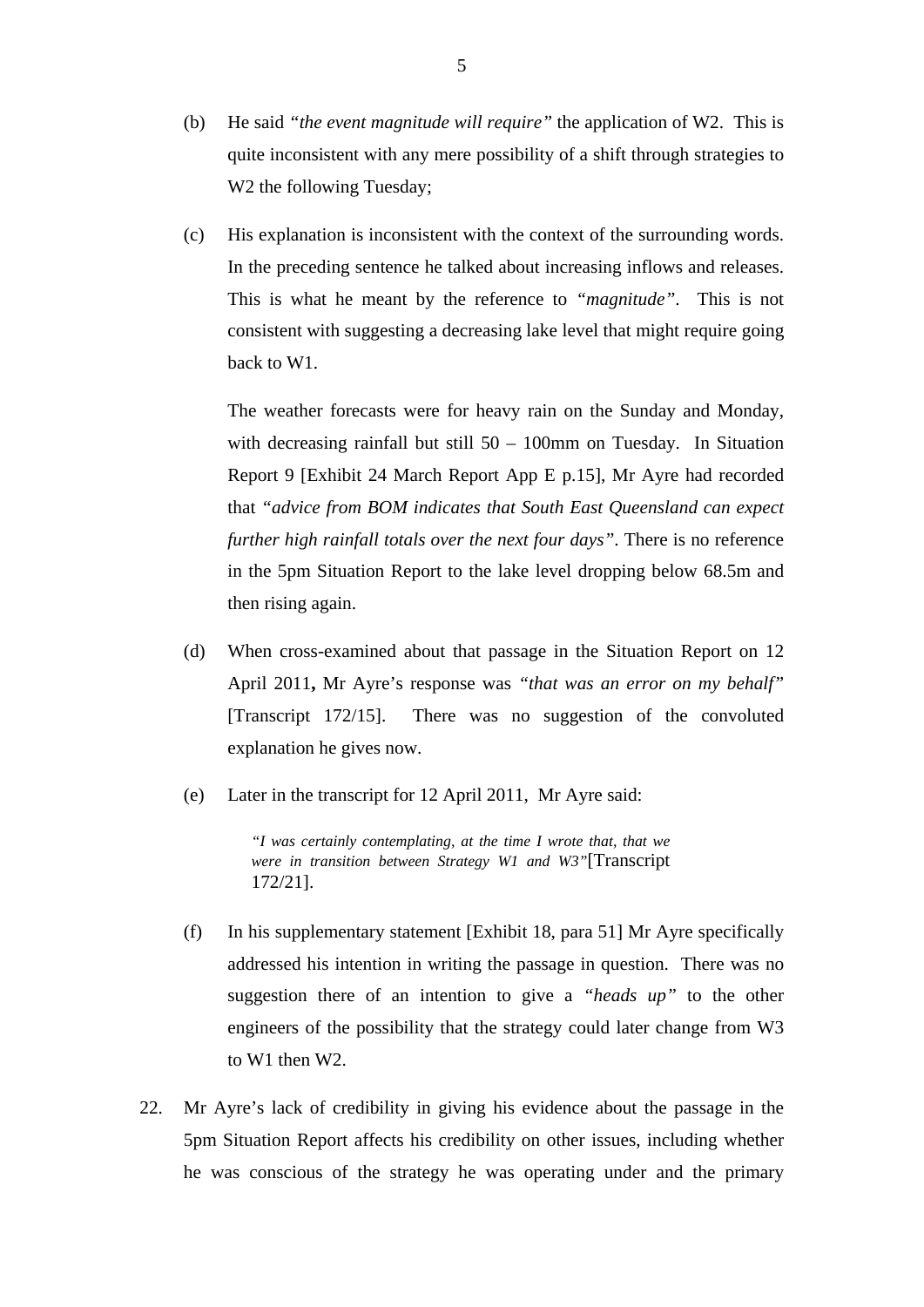objective required under such strategy. It is also important to note that Mr Ayre has given four versions of how the transition from W1 to W3 is supposed to have taken place (even leaving aside the various versions contained in the draft Seqwater report, the January Seqwater report and in other documents).

- 23. The first version, contained in the March report, is to the effect that Mr Ayre made a definite decision made to transition from strategy W1 to W3 and to consciously bypass W2 [Exhibit 24, p.13, p.190].
- 24. In the second version, given in oral evidence on 12 and 13 April 2011, Mr Ayre consistently maintained that he had engaged in a process of gradually transitioning the strategies from W1 to W2 or W3 [Supplementary Statement Exhibit 18, para 34, Transcript 155/1-20, 192/35-50, 194/20].
- 25. In the third version, and more recently, there Mr Ayre asserted that *"I also noted that the lake level had exceeded 68.5mAHD at 08.00 8 January 2011 and so therefore the strategy had transitioned out of W1 and progressed to W3."* [Seventh Statement, Exhibit 1049, para 53]. This suggests an automatic transition rather than the making of a decision.
- 26. The fourth version is that there was a transition but Mr Ayre does not consciously recall knowing whether he was in strategy W2 or W3 [Transcript 5188/10].
- 27. The differences in these versions would cause the Commission to seriously doubt that any of them are true. What is far more likely is that Mr Ayre did not think about what strategy was required under the Manual and, as a result, did not think about the primary objective that he was required to try to achieve (this point is developed later in these submissions).
- 28. Apart from the reasons referred to in the written submissions of Counsel Assisting, the credibility of all four engineers' evidence is questionable because other examples of misleading statements are evident from the March report [Exhibit 24]. At page (i) of the Executive Summary it was stated that the objective followed and the strategy chosen at any point in time depends on matters including *"forecast rainfall"*. It was also noted that objectives and strategies change as, inter alia, *"forecast rainfall predictions change"*. At page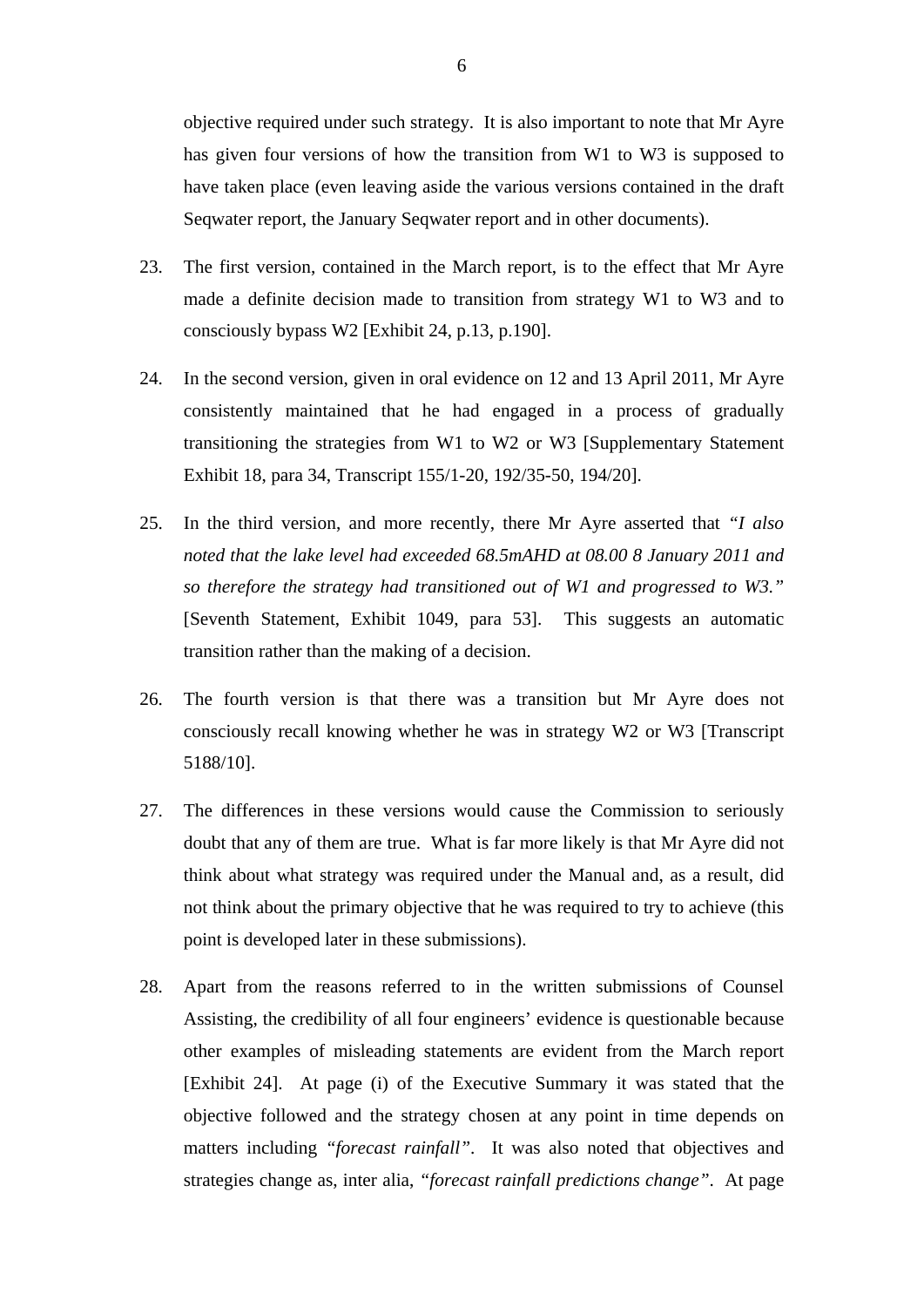(iii) it was said that *"Rainfall forecast in the early stages of the Event did not support flood releases being made from Wivenhoe Dam, greater than those that occurred"*.

29. All of this gives the misleading impression that forecast rainfall was taken into account in making decisions concerning strategies. The engineers were crossexamined about this in April 2011.Mr Tibaldi gave a lengthy and unsatisfactory explanation for these passages that he wrote [Transcript 448/50-51/30].

### *How did the flood operations engineers treat the manual and the prescribed strategies?*

- 30. There can be no doubt that the engineers, led by Mr Tibaldi, retrospectively reconstructed an account of when they engaged particular strategies. They decided what strategies *should have been* engaged, not what strategies *were*  engaged. The question is why they would bother to do that.
- 31. The answer is that the engineers had simply failed to apply or ignored the requirements of the Manual that they make a "choice" of strategies and "use" the strategies to manage the dam.
- 32. That is a startling proposition, but, in retrospect, it is not as startling as it once might have been. It is quite clear that the engineers ignored the requirement of the Manual to use rainfall forecasts making decisions as to which strategies to use. The Commission has found as much. If the engineers were prepared to ignore the requirement to use forecast rainfall, then it is unsurprising that they would also ignore the requirement to use prescribed strategies.
- 33. The seventh statement of Mr Ayre [Exhibit 1049] is revealing. He said:
	- *"28. Strategy levels are generally only attributed after the event as part of the reporting process.*
	- *29. The Flood Engineer selects the strategy during flood event by testing different release rates and then assessing the suitability of the release rates in respect of achieving objectives. The action that informs the choice of strategy is in fact the gate release rate and how that manages the lake levels and the downstream flows".*
- 34. These passages demonstrate two things. Firstly, "strategy labels" held no significance for the engineers when operating the dam during the flood event,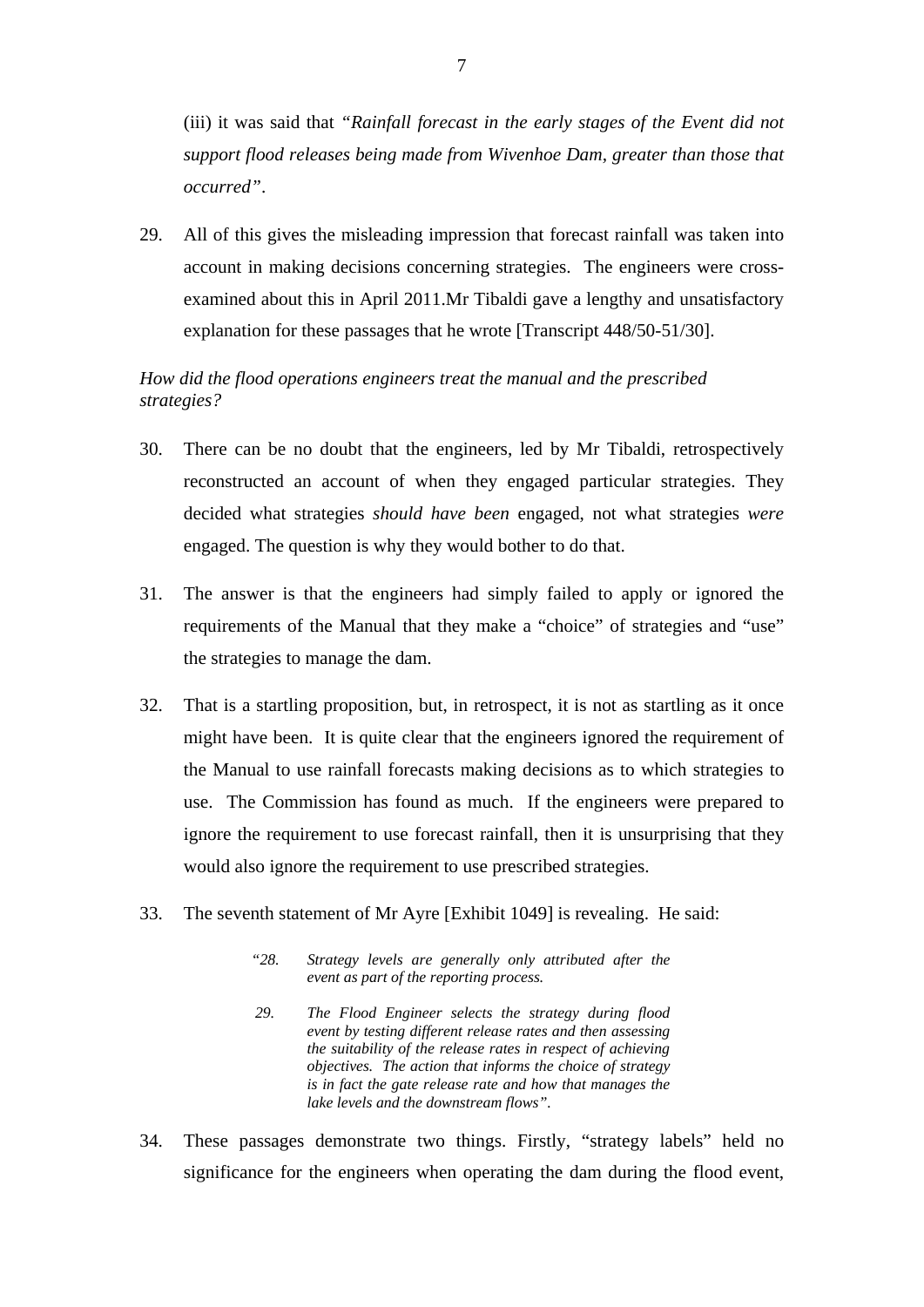or, in other words, that they did not consider whether they were or should be in W1, W2, W3 or W4 while operating the dam. Secondly, they incorrectly indicate that gate release rates inform the choice of strategy, when in fact it is the choice of strategy and the objectives under the strategy that must determine gate release rates (the exception is in making the choice as to whether to go from W1 to W2).

- 35. These passages provide a clear indication as to how Mr Ayre and the other engineers operated the dam. They chose the release rates that they thought were appropriate to meet whatever objective they had in mind; but did not choose the appropriate strategy and then choose the release rates appropriate to meet the primary objective required by the strategy. It may certainly be the case that even if the strategies change from, say, W1 to W3, the release rates will stay the same. But, there must be a strategy consciously chosen by the engineers, not merely a conscious choice of release rates.
- 36. There were suggestions that the engineers did not need to choose a strategy, because the strategy chooses itself. For example, it was suggested that once the lake level exceeded 68.5m then W2 or W3 was automatically engaged [Tibaldi Transcript 5088/43-49]. There are two difficulties with this reasoning. Firstly, the Manual specifically requires the engineers to make a choice of strategy. Secondly, at least when the lake level reaches 68.5m, the choice has to be made between W2 or W3.
- 37. All this is consistent with the engineers operating the dam during the January 2011 flood event by applying what they considered to be the appropriate release rates to achieve the objects they considered pressing at the time, rather than choosing a strategy which determines the primary objective and selecting release rates to achieve that objective.
- 38. In many floods, and for a significant part of the January 2011 flood event, failing to apply the Manual in this respect would not make any difference. For example, soon after the lake level reached 68.5m, there was no need to change the release rates. The engineers' aim was to avoid inundation of rural bridges and this still appeared achievable.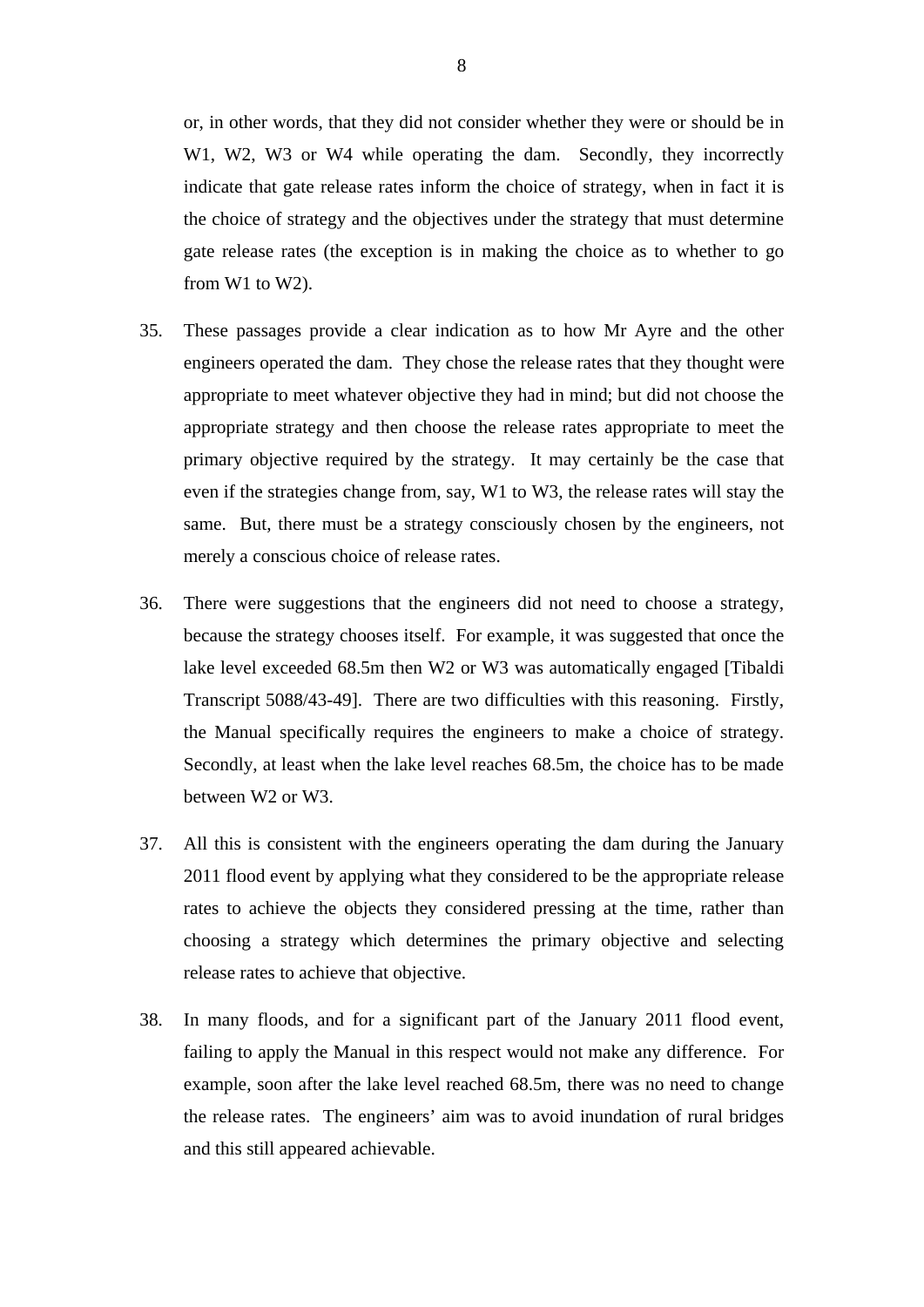- 39. However, there was a real and tangible problem with not deliberately choosing the W3 strategy and not operating the dam with the primary object of avoiding urban inundation. The dam operators were required to structure releases to attempt to achieve the primary object of avoiding urban inundation. It was only if they could be assured that this object would be achieved that they were permitted to consider minimising disruption to rural life. That is because the Manual requires that *"consideration is always given to those objectives in this order"* [Exhibit 21 p.21] and *"objectives are always considered in order of importance"* [Exhibit 21, p.28]. It was not a case of considering all of the considerations together and trying to achieve all the objectives together. The way the flood engineers operated the dam even after the Wivenhoe level reached 68.5m was to try to avoid flooding the rural bridges. It was only when this object could not be achieved that they focussed on attempting to avoid further inundation as their primary goal.
- 40. The difficulty with adopting this approach, and not adopting the approach required under the Manual, is this. If the engineers had been operating the dam with the primary consideration firmly in mind, then at some point in time their thinking would have crossed over to the realisation that they could no longer be assured that Brisbane and Ipswich would not be inundated. At that point in time it would have been necessary to increase the release rates to optimise protection of the urban areas even if it meant flooding the remaining rural bridges. By not focussing on the primary objective of protecting urban areas from inundation and instead of focussing on keeping the rural bridges open, the engineers missed their opportunity. They delayed closing the bridges and they delayed significantly increasing the release rates for an inordinate time.
- 41. The point in time at which the engineers should have realised that they could not have been assured that Brisbane and Ipswich would not be inundated was probably at about lunchtime on Sunday, 9 January 2011 [Shannon Transcript 5833/40-47, Babister Transcript 5892/5, 5898/40, Roads Transcript 5773/29, Apelt Transcript 5736/30].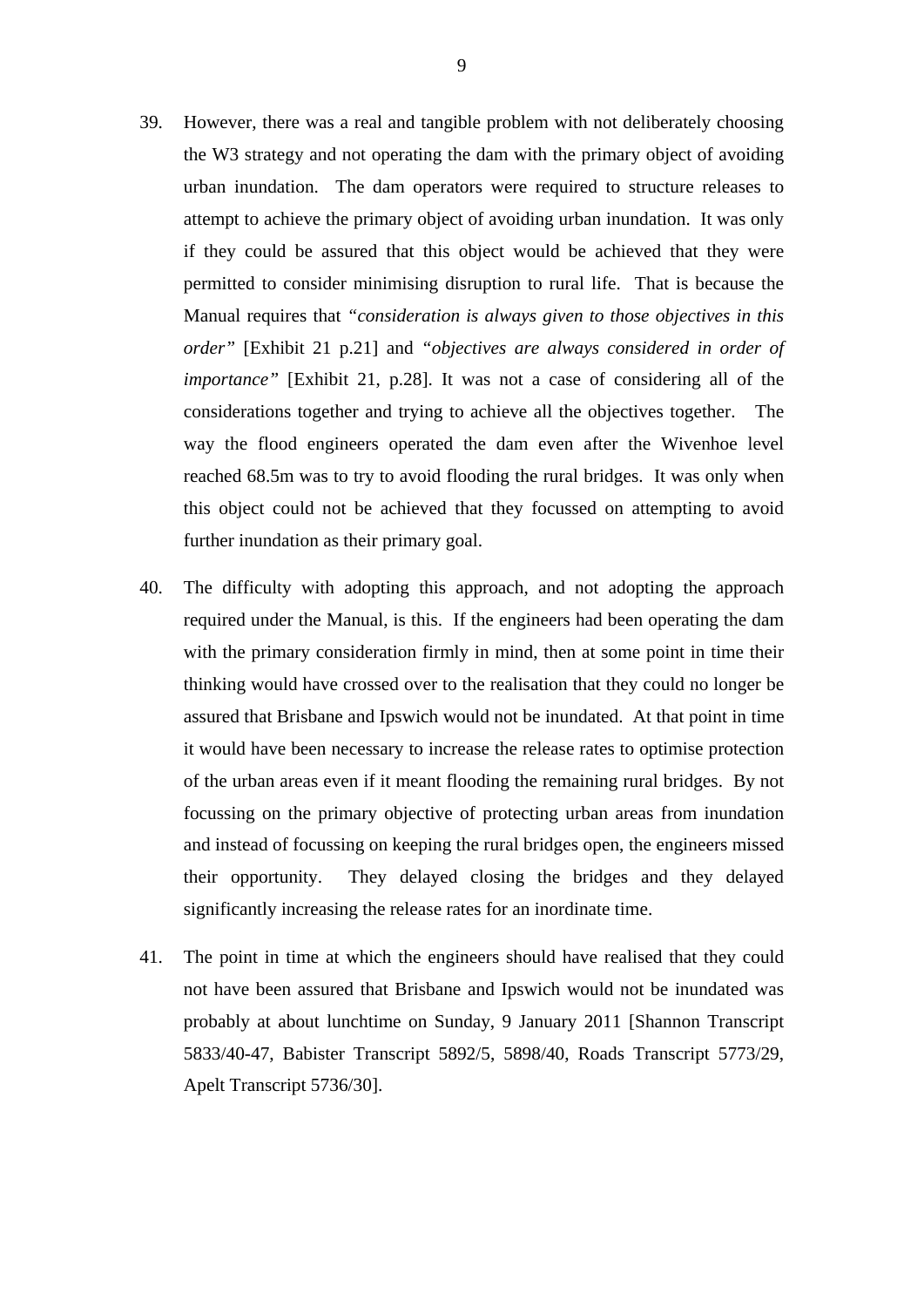- 42. However, the engineers were then still focussed on keeping the rural bridges open for as long as possible. This is demonstrated by the following:
	- Supplementary

statement of Mr Ayre [Exhibit 18, para 64]:

During the 3.30pm meeting on Sunday, 9 January 2011 the engineers "*discussed maintaining releases from Wivenhoe Dam at 1,400 m<sup>3</sup>/s so as to try and keep Fernvale Bridge and Mt Crosby Weir Bridge open … Even though the strategy for Wivenhoe Dam was above W1, it is still necessary to consider the lower level objectives of minimising bridge closures and disruption to rural communities*."

However, what Mr Ayre did not say is that it is only if the engineers were sure that Brisbane and Ipswich would not be flooded that they could consider the lower level objectives [see also para 63].

Flood Event Log

(Exhibit 23) Sunday 9 January 2011, 4.15pm, 4.20pm, 4.27pm:

*'The current strategy is to maintain a flow in the Brisbane River such that the Fernvale Bridge and the Mt Crosby Bridge could be kept open … Closure next Tuesday is a real possibility at this stage." (underlining added)* 

Even at that stage there was no chance that the release rates would be increased to above 1900 cumecs on the Sunday night.

 Flood Event Log (Exhibit 23), 5.25pm, 5.45pm, Sunday 9 January 2011:

References for the potential for the Fernvale Bridge and Mt Crosby Bridge to be closed from Tuesday or mid-week.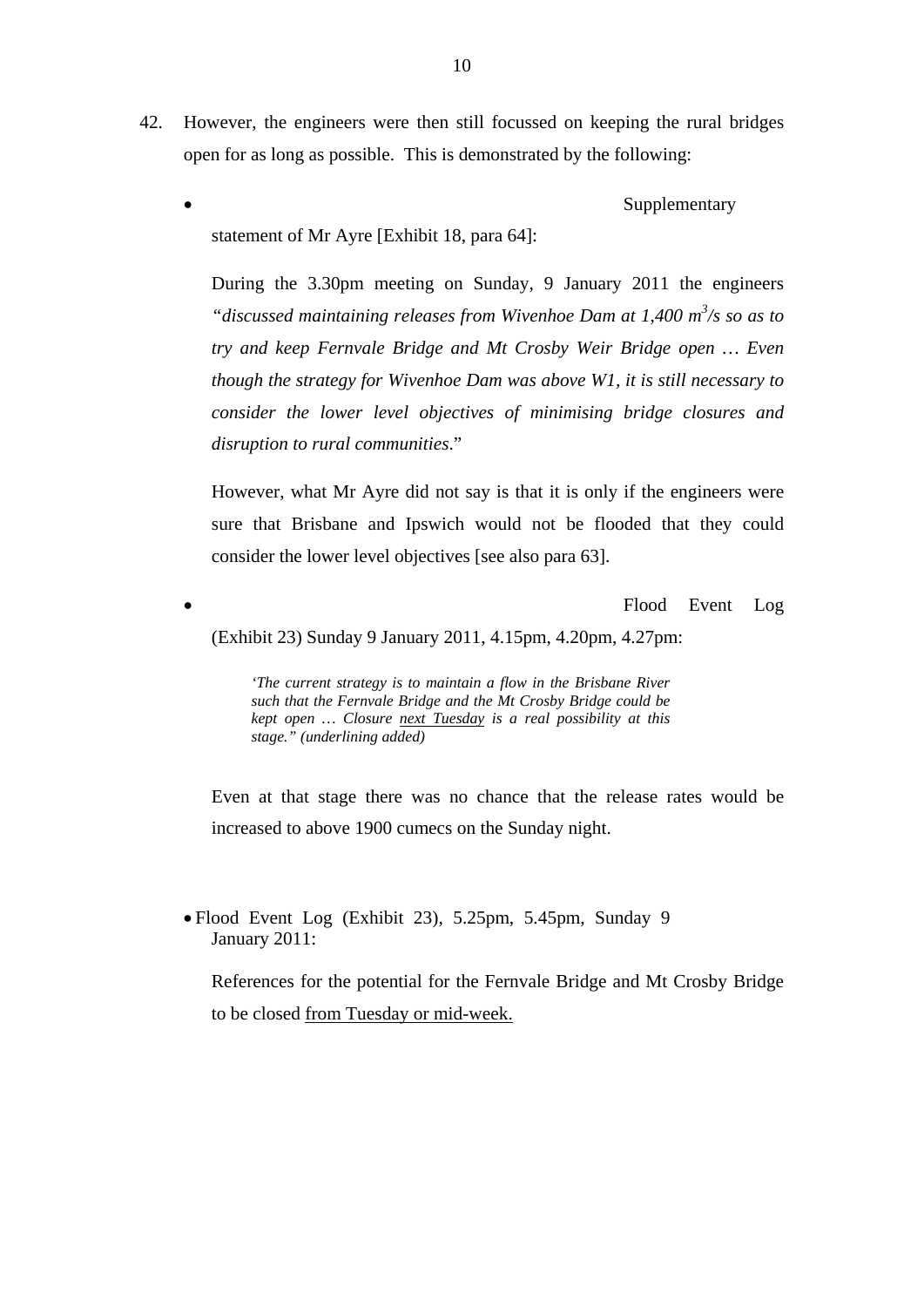Situation Report 11, 5pm Sunday 9 January 2011:

*'At this stage Fernvale and Mt Crosby Weir Bridge will not be affected for the next 24 hours but there is a strong possibility that, if the predicted rainfall totals eventuate in the next 12 to 24 hours, higher releases from Wivenhoe Dam will be necessary. This may adversely impact upon Fernvale and Mt Crosby Weir Bridges as early as Tuesday morning."* 

Situation Report 12, 9pm Sunday 9 January 2011:

*"The projected Wivenhoe Dam releases combined with Lockyer flows and local run off will mean that all crossings downstream of Wivenhoe (Queen Bridges, Fernvale, Savages' Crossing, Bevan's Bridge, Kohlo Bridge, Mt Crosby Weir and College's Crossing) will be adversely impacted until at least Saturday 15 January in varying degrees."* 

Flood Event Log, 10.15pm Sunday 9 January:

*'Fernvale closure likely to be required in view of probable releases from Somerset to Wivenhoe'.* 

However, the Fernvale Bridge and Mt Crosby Weir Bridge were still not closed at that stage. It seems that the aim was still to keep them open as long as possible.

 Flood Event Log (Exhibit 23), 10.30pm, Sunday 9 January 2011:

> *'RA recommended getting the rails taken off [Mt Crosby Weir Bridge] in view of increasing flow expectations overnight.*

This is the first evidence of serious thought being given to closing Fernvale Bridge, but it was still not definite that increased flow rates would inundate Mt Crosby Weir Bridge and Fernvale Bridge.

• Third statement of Mr Ayre [Exhibit 19, para 10]

*"The Situation Report issued … at 9.04pm on Sunday evening … refers to the fact that releases from Wivenhoe Dam would be increased to 2,600m<sup>3</sup> /s by the morning of Tuesday, 11 January 2011. These gradual increases commenced with Wivenhoe directive 8 at 2am on Monday. 10 January once bridge closures were achieved safely".* 

Situation Report 13, 1.14am Monday, 10 January 2011: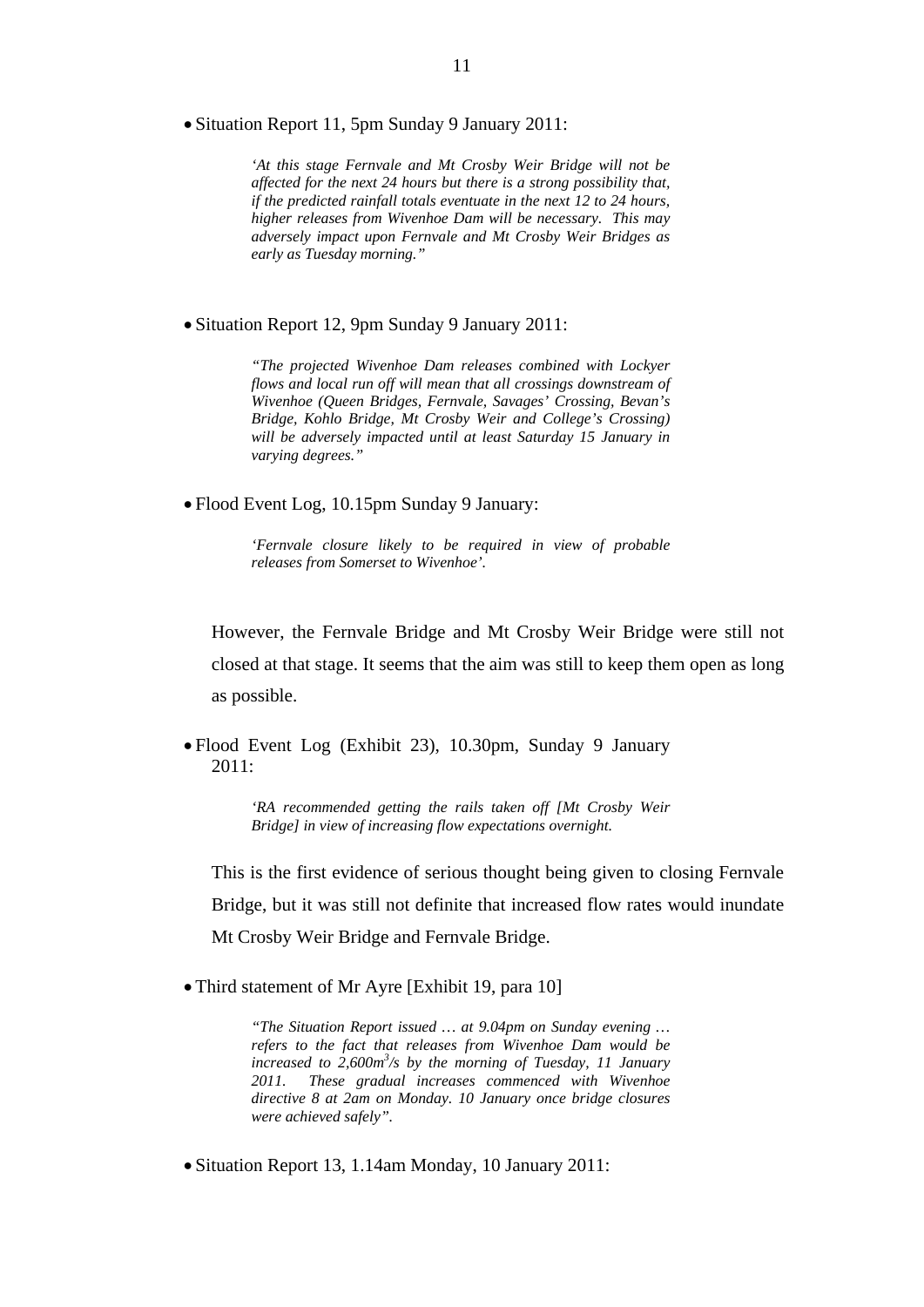*'The objective for dam operations will be to minimise the impact of urban flooding'. (underlining added).* 

This is the first time the objective of minimising the impact of urban flooding was mentioned in any document. It certainly indicates that until at least then the objective had been something else, namely avoiding closure of the rural bridges.

• Situation Report 14, 6.30am Monday, 10 January 2011:

*'The objective for dam operations will be to minimise the impact of urban flooding …" (underlining added)* 

Situation Report 15, 12pm Monday, 10 January 2011:

*'The objective for dam operations is to minimise the impact of urban flooding …" (underlining added).* 

43. These records indicate that the times when the primary objective should have been protecting urban areas from inundation from about lunchtime on Sunday. 9 January 2011, the engineers were firmly focussed upon trying to keep Mt Crosby Weir Bridge and Fernvale Bridge open for as long as possible. Even at 10.15pm on Sunday, 9 January 2011 it was still being contemplated that Fernvale Bridge might not be inundated. At best, they were considering the objective of preventing urban inundation and avoiding disruption of rural communities together, whereas the Manual required the primary consideration to be considered first. It was only if that primary consideration would be satisfied, that attention could then focus on lower level considerations. However, the reality is that they were not operating in accordance with the Manual.

#### *Consequences*

44. Brian Shannon, an expert engineer, considered that if preparations to close the bridges were not in train at 2pm on Sunday, 9 January 2011, that would be "extraordinary" [Transcript p.5,835/30]. He also agreed that at 2pm it would be "common sense" to close the rural bridges as soon as possible and significantly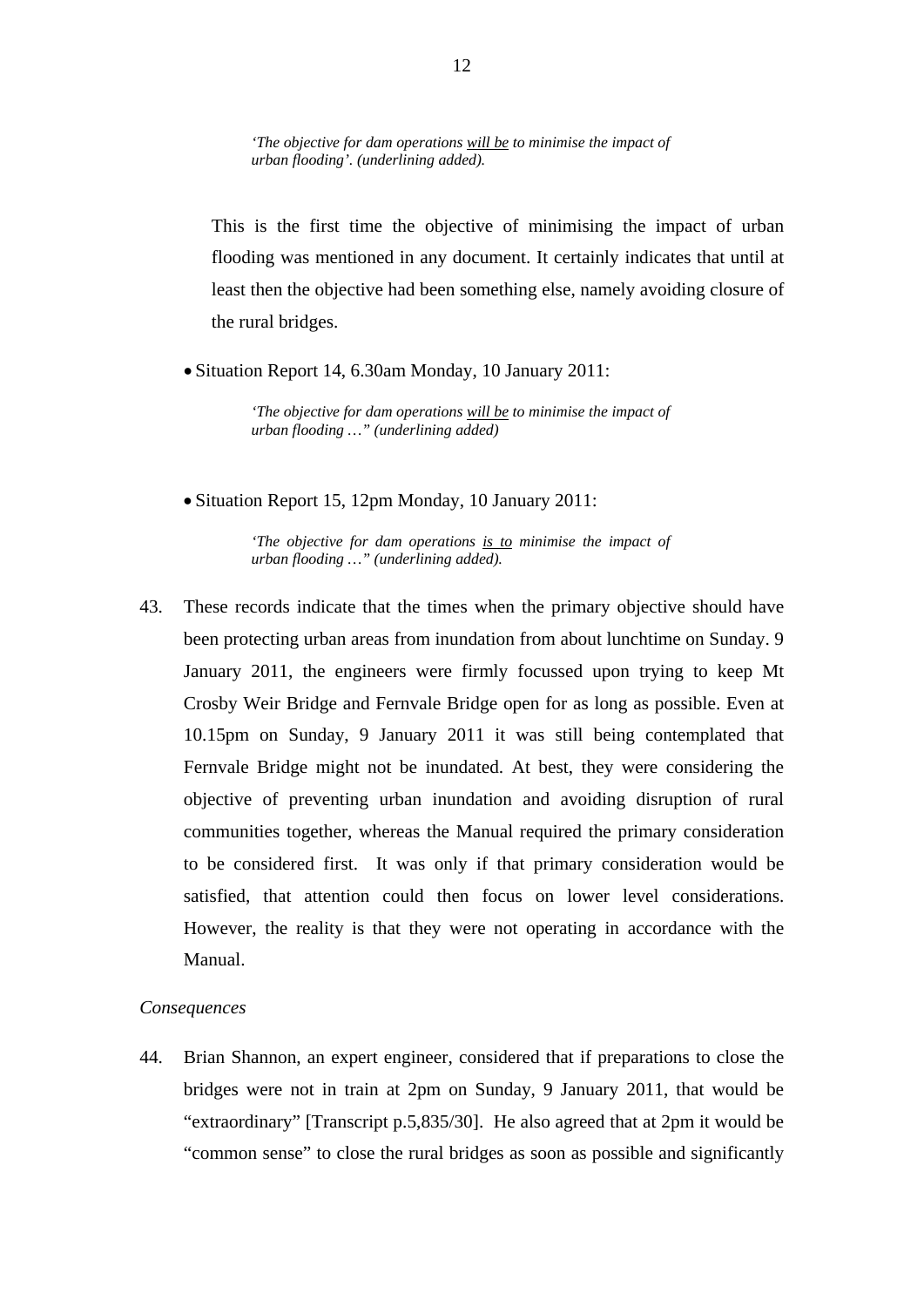increase releases [Transcript p.5,834/40-5,835/5]. He also, of course, accepted that proposition with respect to 5pm [Transcript p.5,833/40-48].

- 45. Mr Babister stated that it would have been realistic on the afternoon of 9 January 2011 to have increased flows above what was released [Transcript p.5,892/1-10].
- 46. It was impossible for Mr Babister to model the infinite variety of scenarios [Transcript 5882/20]. What appears indisputable is that earlier, higher releases in the afternoon of Sunday, 9 January 2011 would have resulted in lower peak releases later [Transcript 5892/30]. The extent of the difference that realistic, higher releases then would have made to the peak flood level at key locations has not been determined. Further, the exercise of translating difference in peak flood levels at key locations into damaged properties has not been done [Transcript 5092/50].
- 47. Mr Babister's view that the engineers achieved close to the best possible result cannot possibly be supported. It must be qualified by his inability to say what practical difference alternative releases would have made. For example, how many hundreds or thousands of houses between Moggill and Brisbane might have been safe from inundation if the peak flood level at Moggill had been 0.8m lower and the level at the Brisbane City Gauge had been 0.3m lower?
- 48. The effect of all of this is that if the engineers had operated the dam from lunchtime on Sunday, 9 January 2011 with the primary objective of avoiding urban inundation, they would have closed the rural bridges much earlier and started significantly increasing releases much earlier. Instead, they did not start increasing the release rates until Fernvale Bridge was closed at about 2am on Monday, 10 January 2011 and did not achieve releases sufficient to close the Fernvale Bridge until about 8am on Monday, 10 January 2011. This would have made a difference to the peak level of the flood and to damage to houses, although precisely what difference it would have made cannot presently be determined. The reason for their delay was that they did not operate the dam using the strategies prescribed under the Manual and instead decided release rates based on their own view of the relevant objectives, which was keeping rural bridges open for as long as possible. Therefore the failure of the engineers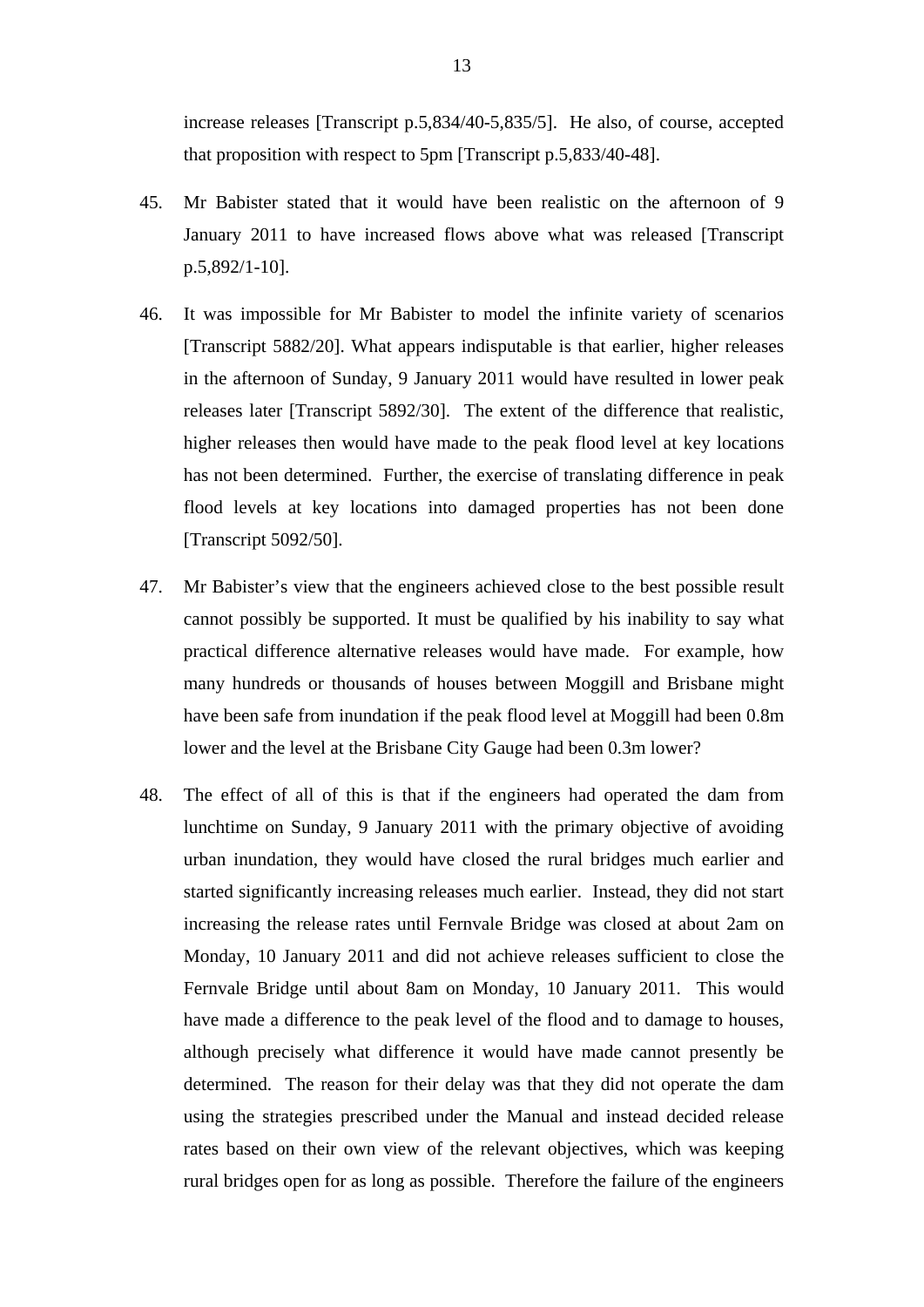to actively engage strategy W3 at 8am on 8 January 2011, had practical and adverse consequences for the management of the flood event.

#### *Why did the engineers fails to comply with the Manual?*

- 49. The Manual itself required the flood engineers to comply with it. Why then would the engineers ignore the requirements of the Manual to choose a strategy and use that strategy to operate the dam? It was because a culture of complacency prevailed between the Dam Safety Regulator, Seqwater, Sunwater and the engineers and, as a result, the requirements of the Manual were ignored.
- 50. The Fernvale residents advanced three contentions in their written submissions dated 28 June 2011, namely:
	- (a) that the Manual and the process by which the Manual was developed and revised was grossly inadequate;
	- (b) the Manual was breached because the engineers focussed too much in keeping the rural bridges open instead of the primary consideration of preventing urban inundation;
	- (c) the Manual was breached by the engineers' failure to take into account forecast rainfall to decide strategies.
- 51. These issues are interrelated. The reason why the engineers ignored relevant requirements of the Manual was probably that the Manual was woefully inadequate. Mr Allen (the Dam Safety Regulator and the delegate of the Chief Executive responsible for approving revisions of the Manual) and the engineers (who were employed by Seqwater, Sunwater and DERM) enjoyed a close, clubby relationship. They were all responsible for the five yearly review of the Manual in 2009, but the revision was "relatively minor" and ignored problems of which Mr Allen and the engineers were aware. The sensible changes suggested by Mr Guppy were ignored.
- 52. The suggestion by Mr Allen that it would only be necessary to conduct a major review of the Manual after a major flood event is breathtaking. It seems to have been induced by the complacency of years of drought and the cosy familiarity of an insular club of dam engineers that excluded outside influence.